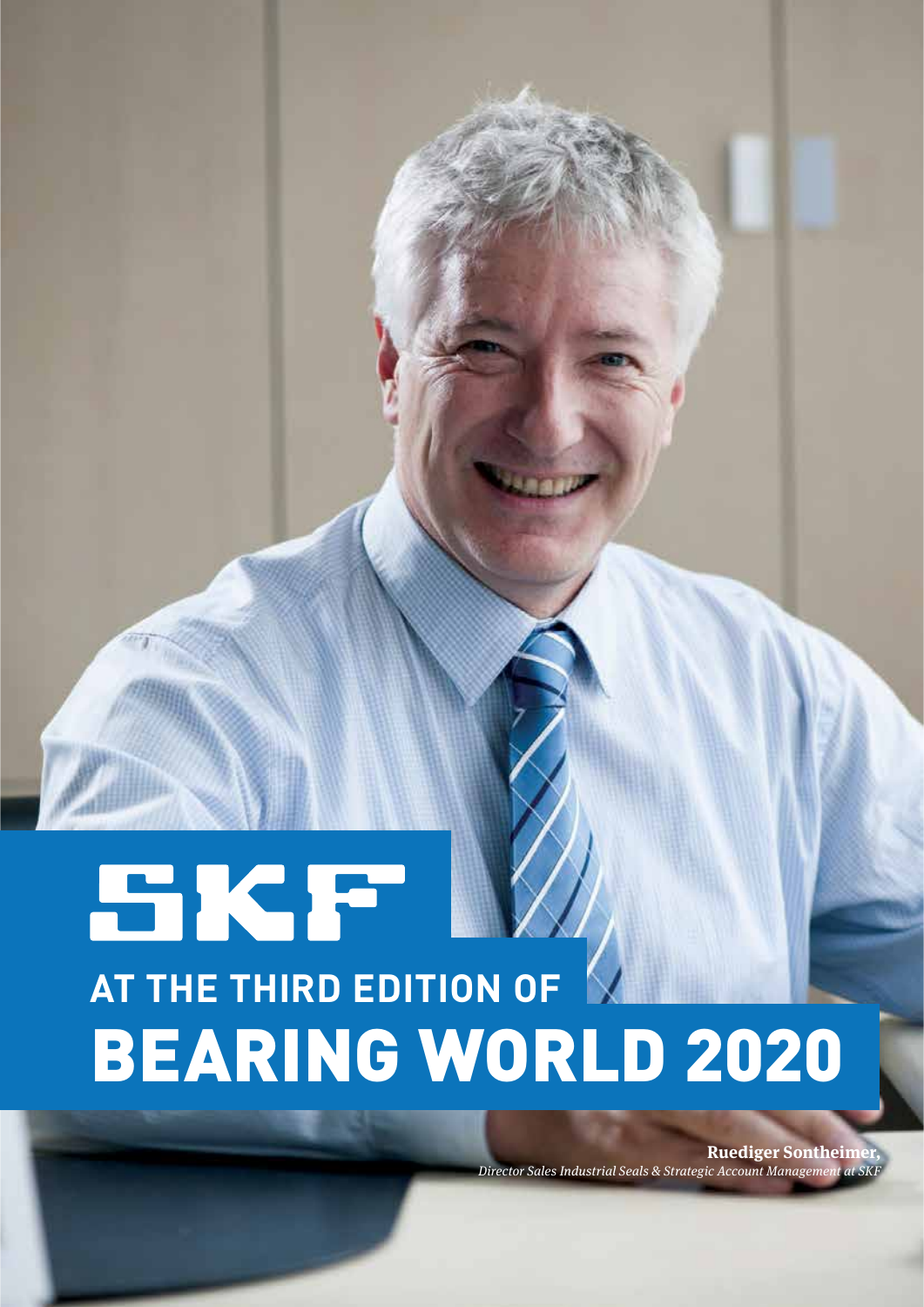FVA – The German Research Association for drive technology is organizing the third International Bearing Conference in Hannover on 31 March – 01 April 2020.

The FVA always focuses on areas where something is driven, controlled and moved. Research projects concentrate on mechanical and electrical or mechatronic drive technology in stationary industrial plants, in motor vehicles and mobile machines, through to aircraft. All links in the value added chain are put to the test, from materials, production technologies and quality assurance, components and systems and their calculation, lubricants, through to environmental compatibility, quality, costs and innovation management. Currently approx. 180 ongoing projects are coordinated each year by 25 active working groups.

SKF is one of the main sponsors and supporters of the International Bearing World conference and supports the platform to exchange latest research results on Global level. It is for SKF the place to be to learn about capabilities and future opportunities of bearings. We tried to reveal more details about SKF's participation during an interview with Mr. Ruediger Sontheimer, Director Sales Industrial Seals & Strategic Account Management at SKF.

**1. Over 250 participants from industry and research meet at the international BEARING WORLD Conference. So how important is the exchange between research at universities and industry at conferences like this for the whole industry?**

Germany is home of world class industrial drives technology, in terms of international leading companies as well as research and development performed by international recognized universities. Since more than 50 years FVA has built up an industrial drives community and connected industry

expertise and university science in order to strengthen this community and to develop future solutions. The international BEARING WORLD Conference taking place for the 3rd time in 2020 is a fantastic opportunity to share the expertise on a global level. It is THE place to go to learn about capabilities and future opportunities of bearings, a key component of industrial drives.

**2. Smart bearings are still an interesting topic in the rolling bearing industry. What do you mean by smart bearings and how far is your company in implementing them?**

Smart bearings are a symbiosis of standard bearings and sensors, electronics, analysis and evaluation software, etc. to offer condition monitoring as well as process control capabilities. SKF is offering a wide range of respective solutions contributing to increased safety and predictability of machine operations as well as implementation of Industry 4.0 principles.

**3. It is always a matter of identifying the major trend themes of the coming year in order to be appropriately prepared for them. Which trend topics are currently occupying the bearing industry?**

*"The main purpose of rolling bearings has always been to reduce friction and though to increase the efficiency of machines and aggregates."*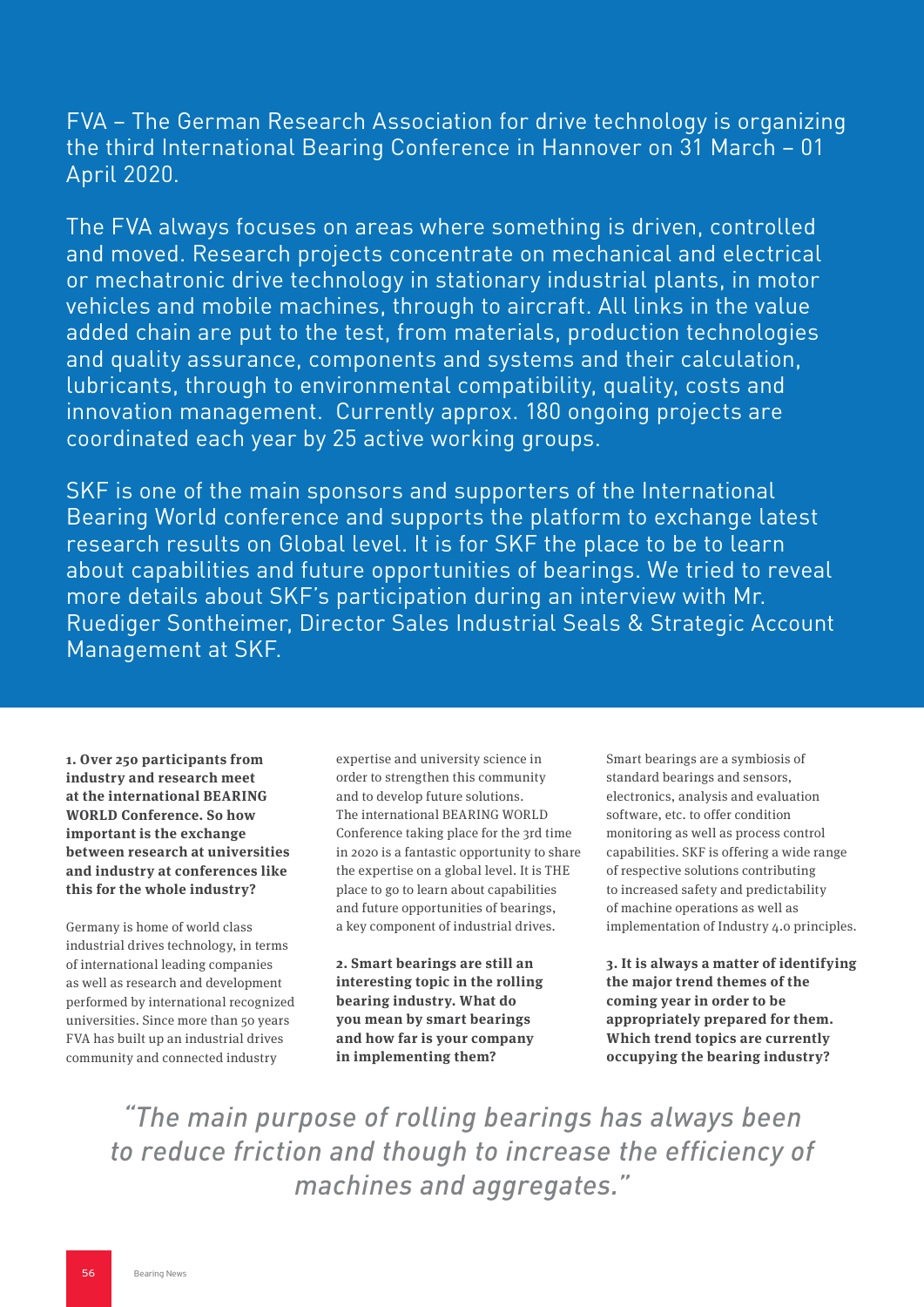Technologies like AI and IoT are major trend themes defining the current research and development topics. New materials and manufacturing technologies like 3D printing are in the focus as well. Furthermore, all aspects of environment protection are in the consideration.

### **4. An increasingly important topic is sustainability and what everyone can do for a climate-neutral future. Therefore, the question arises what your company can add to reduce the Co2 content?**

The main purpose of rolling bearings has always been to reduce friction and though to increase the efficiency of machines and aggregates. This is why it is in the genes of the bearing industry to contribute to sustainable solutions reducing energy consumption and CO2 emission. New materials and coatings, higher carrying capacity offering opportunities for downsizing, improved lubricants with optimized/ reduced consumption, reconditioning of oils, etc. do contribute heavily to support the development into a climate-neutral future.

The SKF approach to environmental, health and safety management is based on a Group-wide certification to the requirements of ISO 14001 (environment), OHSAS 18001 (health and safety) and ISO 50001 (energy management). SKF is continuously increasing the recycling rate of all consumables in the SKF factories (as of now > 90%) and investing in energy efficient manufacturing processes resulting



— Large Size Bearing Test Center: Validation and Testing of Large Size Bearings with an outer diameter up to 6 meter

## *"We foresee that most likely the ramp up will happen in the 2nd half of 2020 "*

in a continuous reduction of the total energy consumption in spite of an ongoing capacity increase. Last not least it is more than 10 years ago that SKF has decided to only invest in new buildings with a minimum standard according to LEEDS Gold.

SKF's first environment report was published in 1994, and with time, this turned into a sustainability report. Since 2002 the Sustainability Report has been integrated into the Annual Report, to emphasize that sustainability issues are embedded in SKF's operations.

#### **5. Also, of interest are the future challenges of the bearing industry. What challenges do you think will the bearing industry have to face in the future?**

There will be 2 major trends, i.e. a) cost down for standard components through design principles as well as more efficient production processes connected according to Industry 4.0 principles b) smart bearings including condition monitoring, load sensing, speed